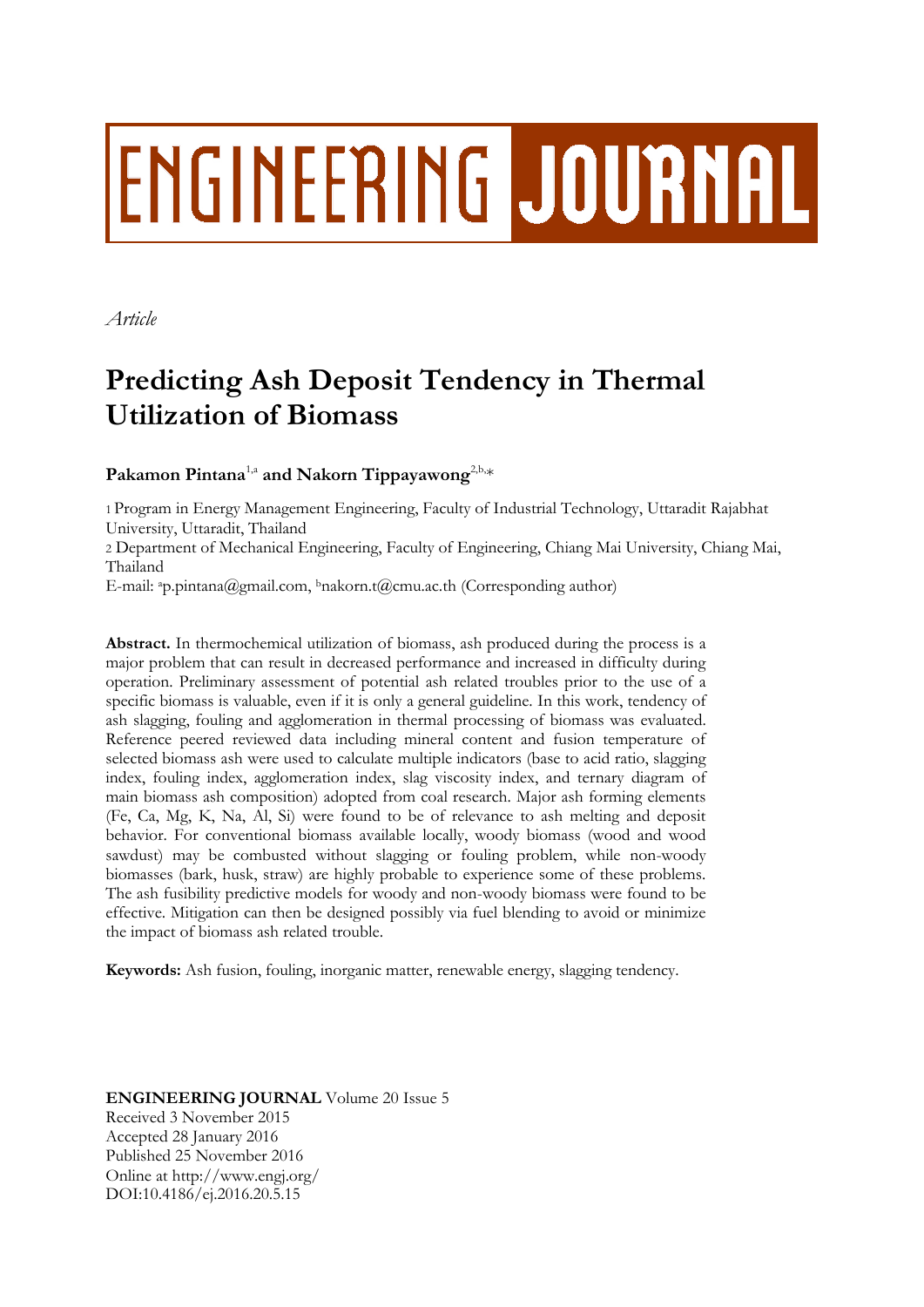## **1. Introduction**

Biomass based resources were the predominant source of energy, chemicals, fuels and fibers in the previous century. Then, there was a swift transition to petroleum based resources which seemed to offer great promises. Presently, petroleum supplies most of the world demands for fuels and commodity chemicals, but biomass continues to play important roles in many emerging countries. The future use of fossil fuels is now in serious question due mainly to several key issues concerning rapidly depleted reserves, escalated costs, environmental pollutant emissions, and global climate change. It is inevitable that alternative sources are needed that reduce the current rates of fossil fuel usage and further contribute to meeting the future demand. A return to biomass based economy is viewed by many as a long-term solution and sustainable alternative to fossil resources [1, 2].

Biomass is a carbon based renewable fuel that can be utilized directly or through primary processing. There is a range of different processing technologies for biomass, but may generally be classified into three categories; thermochemical, biochemical and physicochemical processing. Thermochemical processing technology is by far the most popular method for converting biomass into thermal energy or upgraded fuels via combustion, gasification or pyrolysis [3-10]. Direct combustion produces hot flue gas that can be used for process heat or generation of electric power. Gasification of biomass yields mostly combustible gases suitable for subsequent heat or power generation, as well as synthesis of high quality gaseous or liquid fuels. Pyrolysis produces liquid fuel known as bio-oil which can be used for heat and power applications, or upgraded further to biofuels.

It is generally accepted that thermal utilization of solid biomass is well established, especially biomass combustion. Enormous R & D efforts have been put forwards, and resulted in a high level of development. However, there still remains one major challenge, namely ash related issue, which greatly affects plant performance, operation and maintenance [11-14]. Biomass ash is the solid residue, resulting from the combustion of biomass. It is a complex inorganic-organic mixture with multiple components, heterogeneous, and variable composition. It contains associated solid, liquid and gaseous phases with different origin [14, 15]. The most important ash related problems in thermal utilization of biomass include (i) formation of fused or partly fused agglomerates and slag deposits at high temperatures within furnaces and reactors, (ii) formation of bonded ash deposits and accumulations of ash materials at lower temperatures on surfaces in convective sections of boilers, (iii) accelerated metal wastage of furnace and boiler components due to gas side corrosion under ash deposits, and ash particle impact erosion, or ash abrasion, (iv) formation and emission of submicron aerosols and fumes, (v) biomass ash impacts on performance of flue gas cleaning equipment, and (vi) handling, disposal and utilization of ash residues from biomass firing/co-firing plants [13].

The ash problems are mainly rooted from its deposits via slagging, fouling and sintering/agglomeration. It is therefore essential to predict ash related problems in a thermal environment, particularly when variety of biomass materials is used. These ash deposition problems are influenced by ash fusibility which, in turns, associated with ash composition [11-16]. So far, there have been a number of works on biomass related ash slagging and deposition tendency [11-28], but, there is no directly available tool that predicts ash slagging from biomass. Usually, ash fusibility correlations from coal research are used instead. Vassilev et al. [16] sorted out distribution of biomass ash, its oxide contents, oxide combinations and ash fusion temperatures. It was confirmed that most of inorganic trends in natural biomass ash were found in coals [17]. Hence, correlations between ash fusion characteristics and ash mineral composition found in coal research may be applicable and equally valid to biomass. Several research studies were conducted for the relationship between biomass ash fusibility and its ash composition [18-24, 26]. Only a handful of these works were directly about slagging indices [19, 20, 22-24, 26]. These empirical ash related indices can potentially be useful as a general guideline for operators and designers in subsequent utilization of biomass. In the present work, the multiple indices developed for coal ash were adopted and applied to give indication if troubles may be expected from use of conventional biomass.

# **2. Methodology**

The present study adopted data from the literature in which the mineral compositions in biomass ash were investigated using X-ray fluorescence and the fusion temperatures of biomass ash were determined using sintering instrument [16-18]. The reference peered reviewed data of biomass ash composition in Table 1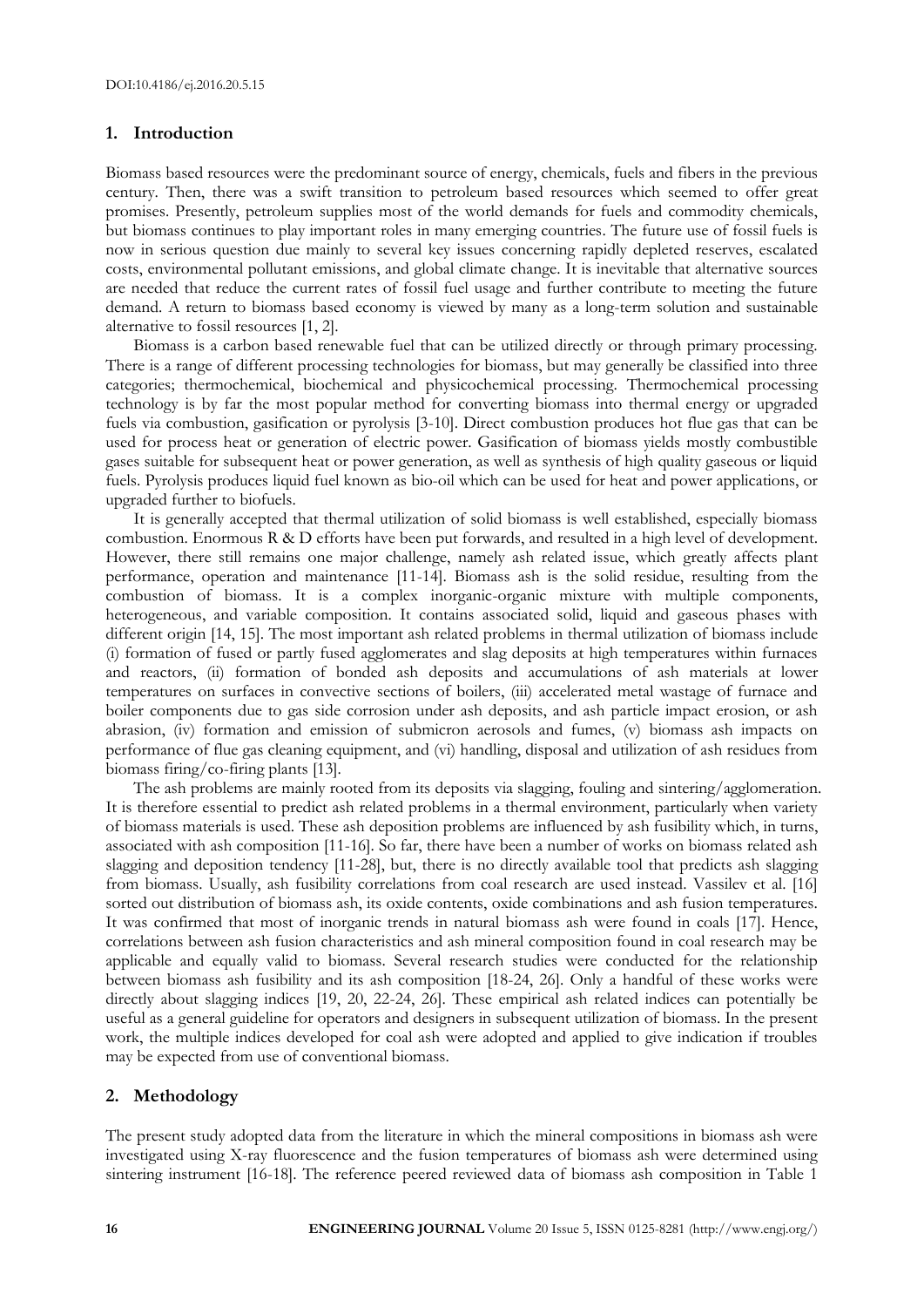were used to analyze slagging factors that influence the slag potential (base to acid ratio, slagging index, fouling index, agglomeration index, slag viscosity index, and ternary diagram of main biomass ash composition). Ash flow temperatures (AFT) of selected biomass consist of four temperatures: initial deformation temperature (IT), softening temperature (ST), hemispherical temperature (HT) and fluid temperature (FT). The selected reference peered reviewed AFT data was shown in Table 2. They were also used to analyze ash fusibility. From the data, it was generally observed that woody biomasses has beneficial properties for combustion, namely high Ca, low Si and K content, compared to non-woody materials. Their ash fusion temperatures are generally higher, as a result. Non-woody biomasses normally have high contents of Si and K, hence more likely to form potassium silicates which potential formation of deposits. The predictive models were generated from the relationship of main biomass ash composition and ash fusibility index. The correlation coefficient between measured and predicted values from the model was considered by Eq. (1).

$$
r = \frac{\sum_{i=1}^{n} (x_i - \bar{x})(y_i - \bar{y})}{\sqrt{\sum_{i=1}^{n} (x_i - \bar{x})^2 \cdot (\sum_{i=1}^{n} (y_i - \bar{y})^2}}
$$
(1)

Table 1. Mineral composition of selected biomass ash [17, 18].

| <b>Biomass</b>  | Composition $(\%)$ |      |                  |      |      |      |       |      |                                                                                                                                            |                          |       |
|-----------------|--------------------|------|------------------|------|------|------|-------|------|--------------------------------------------------------------------------------------------------------------------------------------------|--------------------------|-------|
|                 | $\mathrm{SiO}_2$   | Ca() | K <sub>2</sub> O |      |      |      |       |      | $P_2O_5$ Al <sub>2</sub> O <sub>3</sub> MgO Fe <sub>2</sub> O <sub>3</sub> SO <sub>3</sub> Na <sub>2</sub> O T <sub>1</sub> O <sub>2</sub> |                          | total |
| Wood            | 11.1               | 64.5 | 0.2              |      | 0.1  | 1.2  | 3.3   | 2.0  | 8.9                                                                                                                                        | 0.1                      | 92.4  |
| Wood residue    | 53.2               | 11.7 | 4.85             | 1.37 | 12.6 | 3.06 | 6.24  | 1.99 | 4.47                                                                                                                                       | 0.57                     | 100   |
| Pine            | 39.0               | 25.5 | 6.0              | ۳    | 14.0 | 6.5  | 3.0   | 0.3  | 1.3                                                                                                                                        | 0.2                      | 95.8  |
| Pine bark       | 9.2                | 56.8 | 7.78             | 5.02 | 7.2  | 6.19 | 2.79  | 2.83 | 1.97                                                                                                                                       | 0.19                     | 100   |
| Eucalyptus bark | 10.0               | 57.7 | 9.3              | 2.4  | 3.1  | 10.9 | 1.1   | 3.5  | 1.9                                                                                                                                        | 0.1                      | 100   |
| Forest residue  | 20.6               | 47.6 | 10.2             | 5.05 | 2.99 | 7.2  | 1.42  | 2.91 | 1.6                                                                                                                                        | 0.4                      | 100   |
| Rice husk       | 94.5               | 1.0  | 2.29             | 0.54 | 0.21 | 0.19 | 0.22. | 0.92 | 0.16                                                                                                                                       | 0.02                     | 100   |
| Rice straw      | 52.0               |      | 17.8             | 2.5  | 0.9  | 2.3  | 0.8   | 6.5  | 1.0                                                                                                                                        | $\overline{\phantom{0}}$ | 92.9  |
| Corn stalk      | 45.2               | 9.6  | 21.4             | 8.5  | 2.8  | 3.7  | 0.9   | 4.6  | $0.6^{\circ}$                                                                                                                              | $\qquad \qquad -$        | 98.0  |

Table 2. Fusion temperatures of selected biomass ash [17, 18].

| <b>Biomass</b>  | Temperature $(^{\circ}C)$ |                 |      |        |  |  |  |  |
|-----------------|---------------------------|-----------------|------|--------|--|--|--|--|
|                 | IТ                        | ST <sup>-</sup> | HТ   | FT     |  |  |  |  |
| Wood            | 1050                      |                 | 1190 | > 1190 |  |  |  |  |
| Wood residue    | 1175                      | 1205            | 1230 | 1250   |  |  |  |  |
| Pine            | 1190                      | 1200            | 1220 | 1280   |  |  |  |  |
| Pine bark       | 1231                      | 1425            | 1519 | 1527   |  |  |  |  |
| Eucalyptus bark | 1200                      |                 | 1250 | 1275   |  |  |  |  |
| Forest residue  | 1320                      |                 | 1380 | 1395   |  |  |  |  |
| Rice husk       | 1427                      |                 | 1605 | >1620  |  |  |  |  |
| Rice straw      | 1020                      | 1140            | 1196 | 1246   |  |  |  |  |
| Corn stalk      | 995                       | 1102            | 1242 | 1276   |  |  |  |  |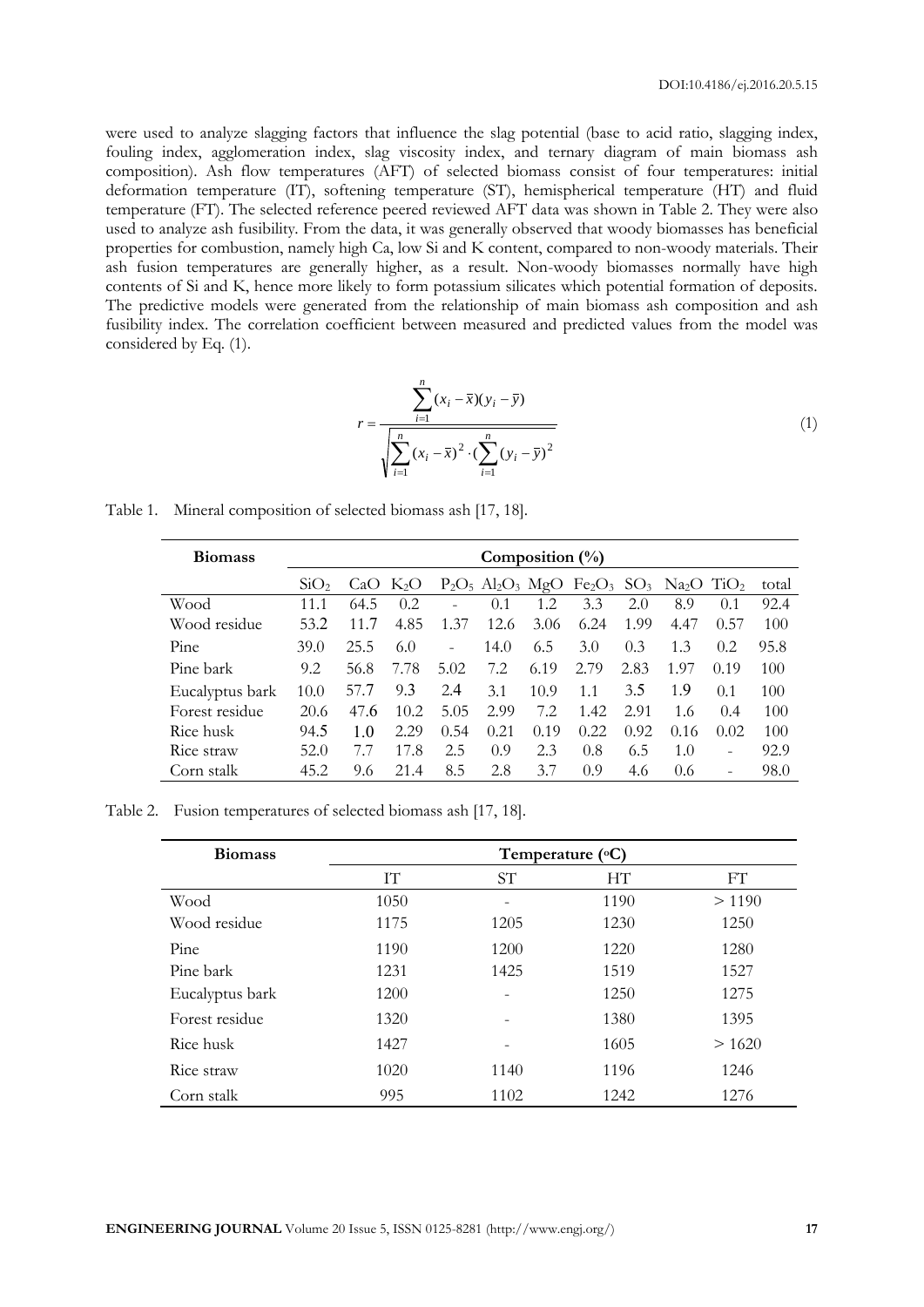### **2.1. Base-to-acid Ratio**

The ash content is a good indicator of the problematic nature of biomass. The oxides in ash can be classified into acidic (i.e.  $SiO_2$ ,  $Al_2O_3$ ,  $TiO_2$ ) and base (i.e.  $Fe_2O_3$ ,  $CaO$ ,  $MgO$ ,  $Na_2O$ ,  $K_2O$ ) oxides. Ash deposition potential may be evaluated in terms of base-to-acid  $(B/A)$  ratio using Eq. (2) [15]. The  $B/A$  ratio is an indication of the fusion characteristics and slagging potential of ash and ash-containing metals to combine in the combustion process to produce low temperature melting salts. The main ash compositions are used to calculate B/A ratio.

$$
\frac{B}{A} = \frac{Fe_2O_3 + CaO + MgO + Na_2O + K_2O}{SiO_2 + Al_2O_3 + TiO_2}
$$
\n(2)

#### **2.2. Slagging Index**

Slagging refers to deposit formation from adhering of sticky, melted or softened ash particles on heat transfer surfaces exposed to radiant heat. The slagging index (*Rs*) of a solid fuel has been taken as a measure of the slagging propensity of the ash [25]. This value gives indication of slagging tendency, similar to the B/A ratio, and is calculated from Eq. (3).

$$
R_s = \frac{B}{A} \cdot Fe_2O_3 \tag{3}
$$

#### **2.3. Fouling Index**

Fouling refers to dry deposition of ash particles or condensation of volatile inorganic components on heat transfer surfaces. The fouling index (*Rf*) of a solid fuel is a measure of the fouling propensity of the ash. This value gives indication of fouling tendency, and is calculated from Eq. (4).

$$
R_f = \frac{B}{A} \cdot (Na_2O + K_2O) \tag{4}
$$

#### **2.4. Agglomeration Index**

Because of sintering process, loosely bound particles can become denser and form compact and hard particles. Bed sintering/ agglomeration index gives indication of ash sintering and agglomeration during thermal conversion processes. This parameter is calculated in from Eq. (5).

$$
R_a = \frac{Fe_2O_3}{Na_2O + K_2O} \tag{5}
$$

#### **2.5. Ash Fusibility Index**

Ash fusibility can indicate ash agglomeration and clinkering during high temperature thermal conversion processes. This parameter is calculated in terms of representative fusion temperature, from Eq. (6).

$$
T_{AFI} = \frac{4IT + HT}{5} \tag{6}
$$

#### **2.6. Slag Viscosity Index**

Slag Viscosity is one of index to predict the slagging tendency because it leads to a better understanding of the structure of slag. The slag viscosity is related to the ash and defined as, in Eq. (7).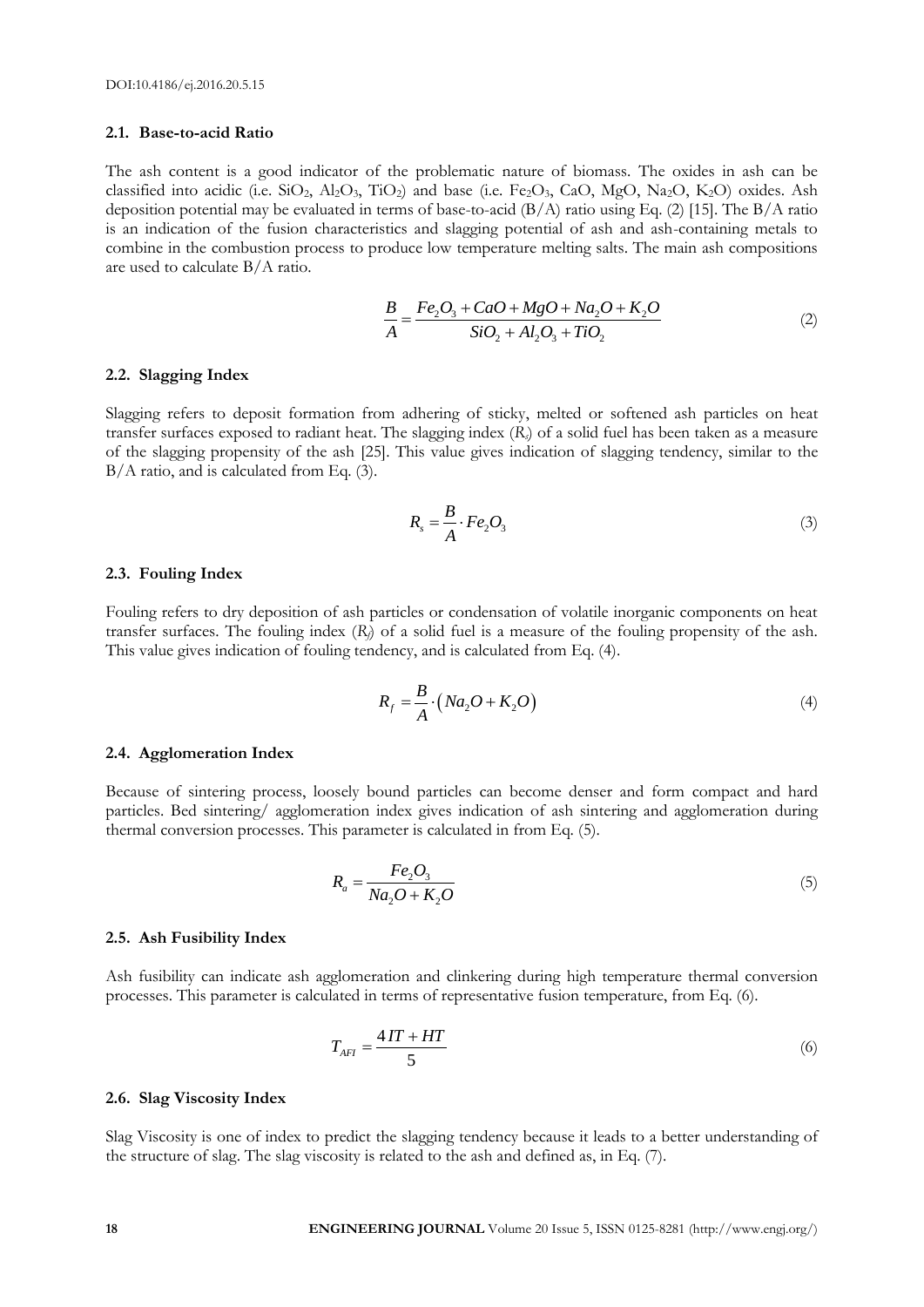$$
G = \frac{SiO_2}{SiO_2 + Fe_2O_3 + CaO + MgO} \times 100\tag{7}
$$

#### **2.7. Ternary Diagram**

The ternary diagram method is refereed to chemical equilibrium calculations to show the liquidus isotherms. The compositional triangle (weight percent) in the silicon (SiO<sub>2</sub>)-alkali (K<sub>2</sub>O+Na<sub>2</sub>O)-alkaline earth (CaO+MgO) system can be used to predict the slagging tendency [26]. The biomass ash tends to fuse at a certain temperature below the the liquidus isotherms.

#### **2.8. Modeling Ash Fusibility Index**

Ash fusibility index  $(T_{\text{AFI}})$  may be predicted based on the content of oxides in ash [19]. This is calculated from Eq. (8). For woody biomass materials, a characteristic index is acquired from Eq. (9). For non-woody ones, a characteristic index is referred to Eq. (10).

$$
T_{AFI} = f(x) \tag{8}
$$

where

$$
X = \frac{CaO + MgO}{SiO_2 + Al_2O_3 + K_2O + Fe_2O_3}
$$
\n(9)

$$
X' = \frac{SiO_2 + K_2O + Na_2O}{CaO + Al_2O_3 + Fe_2O_3}
$$
\n(10)

#### **3. Results and Discussion**

In this work, the biomass materials are divided into two types, woody and non-woody plants. Woody plants are from shrubs, tree, and lianas. Non-woody or herbaceous plants are annual plants which have no persistent woody stem above ground and die at the end of the growing season.

25.1 **Terms Diagram**<br>
25.1 **Terms Diagram**<br>
25.2 **Terms Diagram**<br>
26.2 **Englemental State Controlling Toward Properties and the state of the state of the state of the state of the state of the state of the state of the st** Table 3 shows resultant slagging factors (base to acid ratio, slagging index, fouling index, agglomeration index, and slag viscosity index) for woody and non-woody biomass. The slagging potential in terms of the B/A ratio may be determined from where the lower range of the slag is defined at B/A less than 0.2. Values between 0.2-1.0 indicate medium deposition tendency and those greater than 1.0 indicate high potential [15]. The results of non-woody materials were not found to be over 1.0, meaning that they have lower medium slagging potential. While the values of some members (wood, pine bark, eucalyptus bark, and forest residue) in the woody type were over 1.0, implying that they may probably be very high deposition tendency. High slagging index values increased slagging potential [15]. The woody type showed higher probability for slagging tendency than the non-woody type. Fouling index value showed similar trend with slagging index, except for Eucalyptus bark and forest residue. The biomass materials that have high B/A ratio and high Na<sub>2</sub>O appeared to have high fouling tendency. They are wood, pine bark, eucalyptus bark, and forest residue. For all biomass considered, the agglomeration index values were not found to exceed 1.0. There was no clear indication of agglomeration behavior.

For ash fusibility index, a value in the range of  $1052-1232^{\circ}C$  refers to high slagging potential. If it is less than 1052°C, severe slagging potential is very likely to occur [27]. The fusibility indices of wood, wood residue, pine, eucalyptus bark, rice husk, and rice straw were in the range of 1052-1232°C, indicating that they have high deposition tendency. For slag viscosity index, a value in the range of 72-80 is expected to show slight deposition tendency. A value between 65-72 may show moderate slag tendency, and that in the range of 50-65 indicates possibility of severe slagging problem [28]. All of the woody biomass type showed high probability for severe slagging to occur. Pine bark and eucalyptus bark were the most serious cases.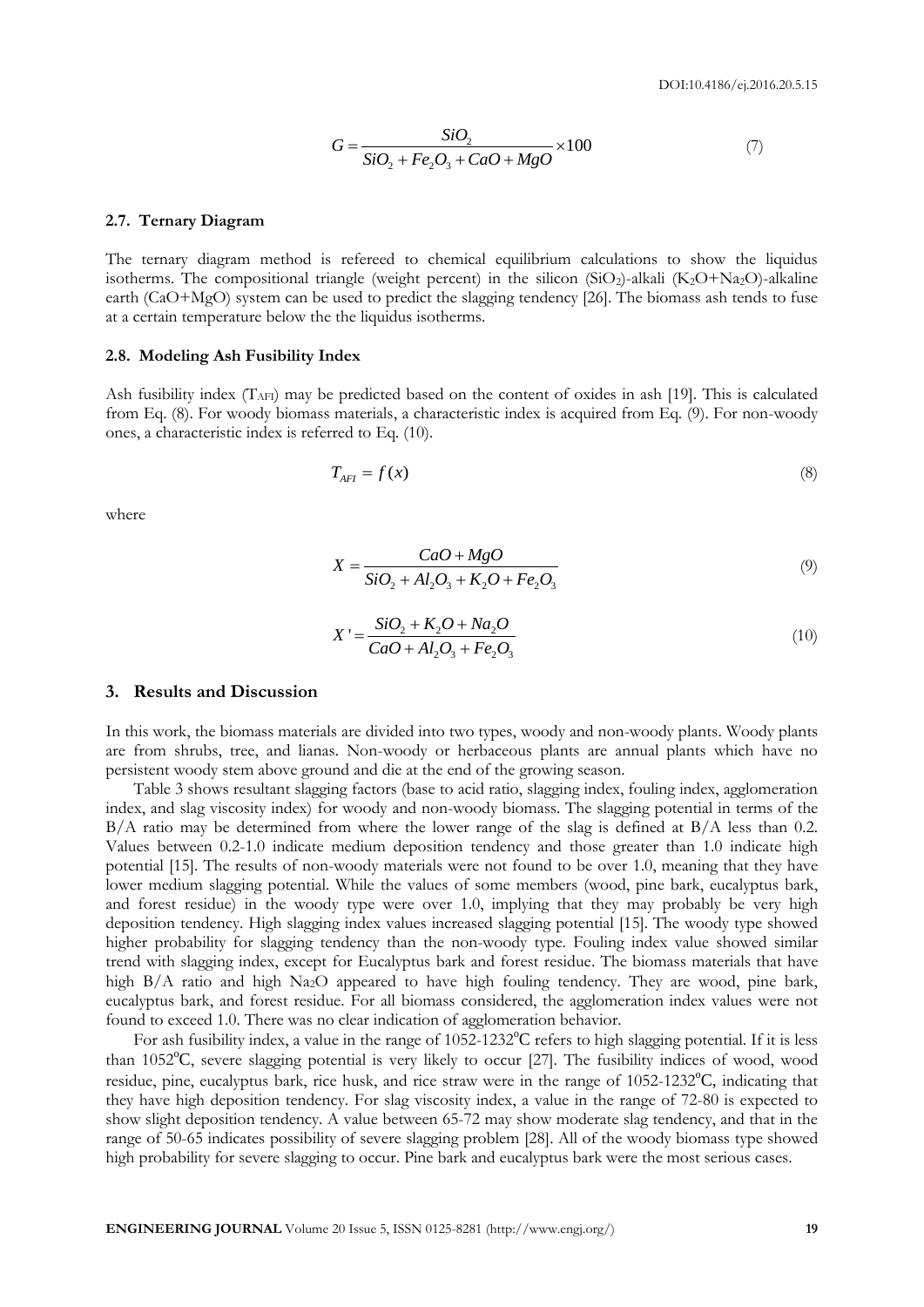#### DOI:10.4186/ej.2016.20.5.15

It should be noted that empirical indices from coal research may have limitations when predicting the slagging potential of biomass combustion. Although the mineral composition of biomass ash is as broad as that of coal ash, the ash loading from biomass is generally lower than that of coal. It was known that biomass slagging was also closely related to Cl, which was not considered here. Additionally, the fuel properties, together with thermal conditions and potential chemical interactions can also influence slagging and fouling behavior [20-22, 24].

|         |                 | Base-to-   | Slagging | Fouling | Agglomeration | Ash        | Slag      |
|---------|-----------------|------------|----------|---------|---------------|------------|-----------|
|         | Index           | acid Ratio | Index    | Index   | Index         | Fusibility | Viscosity |
| Biomass |                 |            |          |         |               | Index      | Index     |
| Woody   | Wood            | 6.9        | 22.8     | 62.9    | 0.4           | 1078       | 13.9      |
|         | Wood residue    | 0.5        | 2.9      | 4.3     | 0.7           | 1186       | 71.7      |
|         | Pine            | 0.8        | 2.4      | 5.8     | 0.4           | 1196       | 52.7      |
|         | Pine bark       | 4.6        | 12.7     | 44.4    | 0.3           | 1289       | 12.3      |
|         | Eucalyptus bark | 6.1        | 6.7      | 68.6    | 0.1           | 1210       | 12.5      |
|         | Forest residue  | 2.8        | 4.0      | 33.5    | 0.1           | 1332       | 26.8      |
| $Non-$  | Rice husk       | 0.0        | 0.0      | 0.1     | 0.1           | 1463       | 98.5      |
| Woody   | Rice straw      | 0.6        | 0.4      | 10.5    | 0.0           | 1055       | 82.8      |
|         | Corn stalk      | 0.8        | 0.7      | 16.6    | 0.0           | 1044       | 76.1      |

Table 3. Slagging factors of woody and non-woody biomass.



Fig. 1. Liquidus temperature of biomass in ternary diagram from CaO(+MgO)-  $K_2O(+N_{42}O)-SiO_2$ system, (Solid point  $1 =$  Wood,  $2 =$  Wood residue,  $3 =$  Pine,  $4 =$  Pine bark,  $5 =$  Eucalyptus bark,  $6 =$ Forest residue,  $7 =$  Rice husk,  $8 =$  Rice straw, and  $9 =$  Corn stalk).

Figure 1 shows the isothermic curves representing the liquidus temperature from the CaO(+MgO)-  $K_2O(+N_{42}O)-SiO_2$  system. Also plotted in the diagram are solid points corresponding to each biomass material considered in this work. It was shown that the region whose  $SiO<sub>2</sub>$  fraction of around 0.7 and the value of CaO(+MgO) fraction close to zero probably had the lowest liquidus temperature (800°C). It was found that rice straw (point 8) and corn stalk (point 9) appeared to have the lowest liquidus temperature,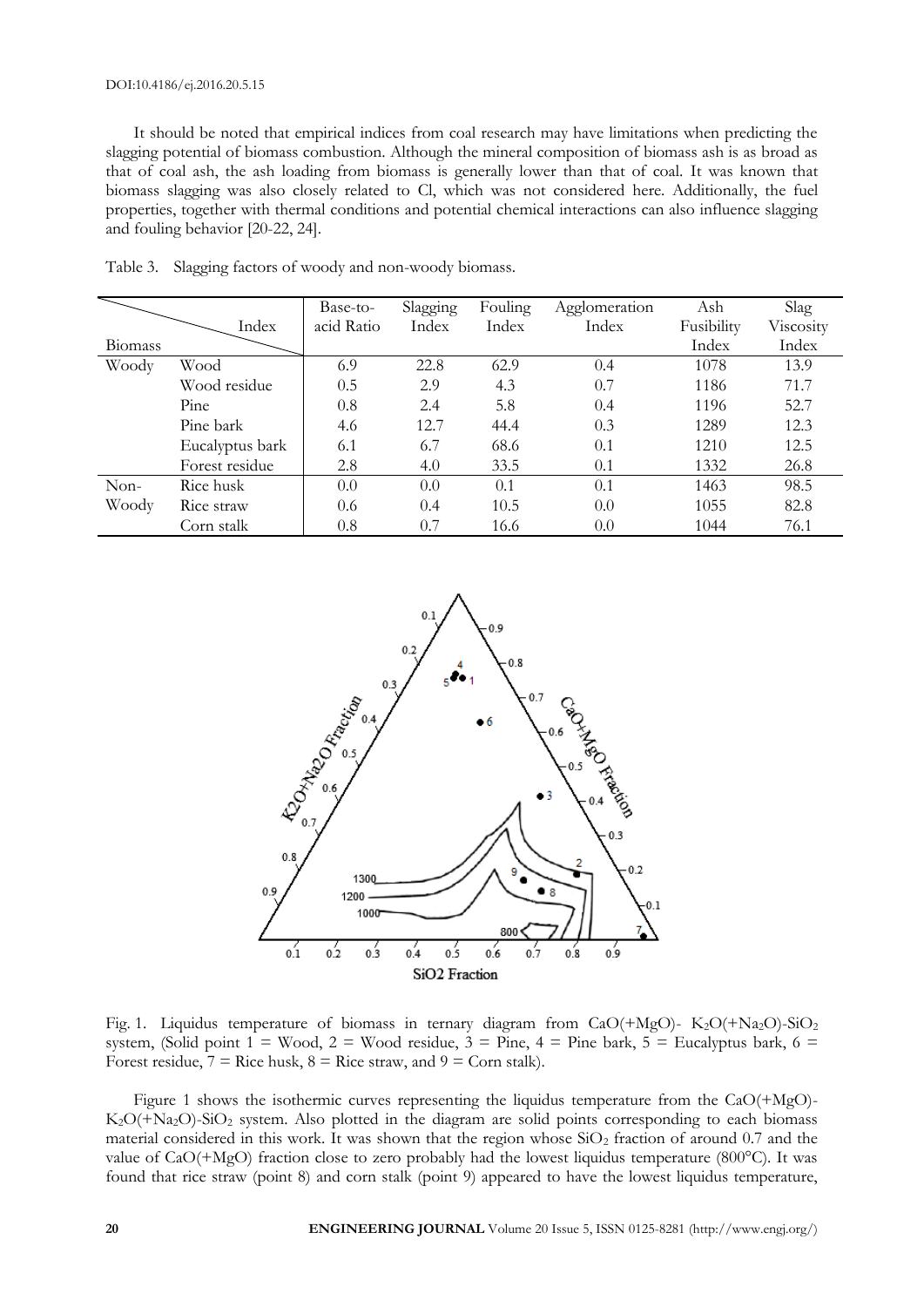according to AFT and ash fusibility index. Wood residue (point 2) showed the lowest liquidus temperature  $({\sim 1300\degree C})$  among the woody biomass type. It was clear that the liquidus temperature was dependent on biomass ash compositions, not directly related to the biomass type.

From the data distribution and curve fitting, the relationships between the characteristic index  $(X, X')$ and ash fusibility index for the biomass ash considered in this work can be obtained. They are shown in Fig. 2. The isolated points show processed data from measured values, while the continuous curve is an empirical formula representing the relationship. For woody plants, it can be seen that ash fusibility temperature initially increases, exhibit a peak, and then decreases with the increasing index *X*. The predictive model can be obtained as Eq. (11), where its correlation coefficient is 0.92 and mean square deviation is 29.1oC.

$$
T_{AFI} = -34.5X^2 + 133.3X + 1159.8
$$
\n(11)

For non-woody plants, the empirical formula is shown in Eq. (12). Its correlation coefficient and mean square deviation are about 1.0 and 4.4 °C, respectively.



$$
T_{AFI} = 0.04X^{\prime 2} + 3.9X^{\prime} + 1023.8\tag{12}
$$

Fig. 2. The scattered distribution and fitting curve between woody biomass characteristic index and ash fusibility index.

The two characteristics indices (*X* and *X'*) were found to be correlated well with ash fusibility index temperature for both types of biomass ash. Both prediction models are rational because of good correlation and low mean square deviation values, below 30°C. The results of prediction models are shown in Table 4. The measured values and the predicted ash fusibility indices were compared. The absolute errors for woody and non-woody biomass considered in this paper were found to be less than 50°C. The relative errors between them were within 4%. In comparison with the results predicted by using the empirical formula in ref. [19] also shown in Table 4, their results appeared to be inferior to our results, based on absolute and relative errors obtained. The prediction models proposed in this paper seemed to have high accuracy.

Nonetheless, it should be noted that number of data considered here was rather small. Greater number of data should be included in the future study.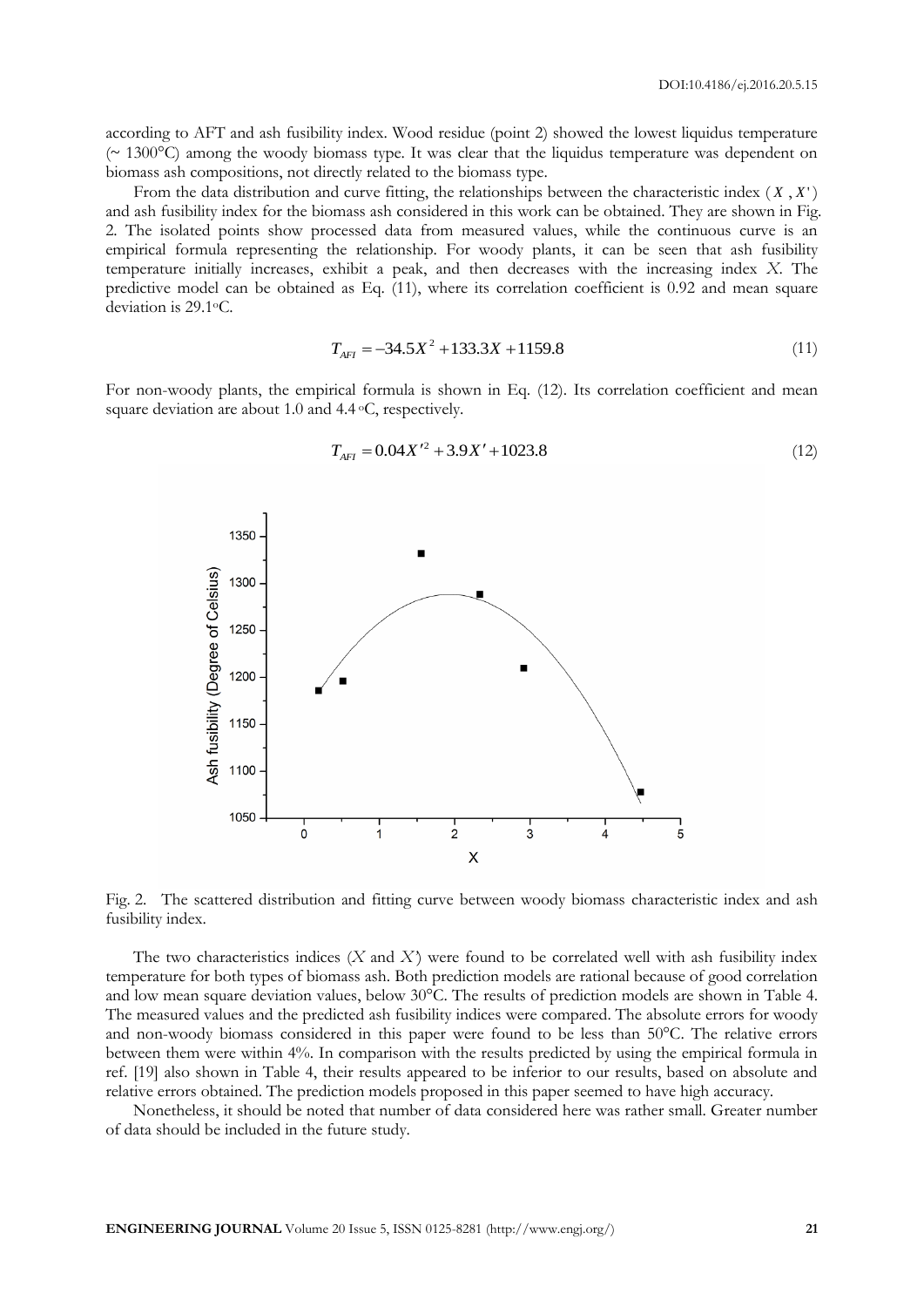| Type of       | Sample                  | Fusion                          | Prediction results       |                        |                                |  |  |
|---------------|-------------------------|---------------------------------|--------------------------|------------------------|--------------------------------|--|--|
| biomass       |                         | temperature<br>$\rm ^{\circ C}$ | Predictive value<br>(°C) | Error<br>$(^{\circ}C)$ | Relative error<br>$(^{0}_{0})$ |  |  |
| Woody         | Wood                    | $(T_{\text{AFI}}) 1078$         | 1066.4                   | 11.6                   | 1.1                            |  |  |
|               | Wood residue            | $(T_{AFI}) 1186$                | 1184.1                   | 1.9                    | 0.2                            |  |  |
|               | Pine                    | $(T_{\text{AFI}}) 1196$         | 1219.4                   | $-23.4$                | 2.0                            |  |  |
|               | Pine bark               | $(T_{AFI}) 1289$                | 1282.9                   | 5.7                    | 0.4                            |  |  |
|               | Eucalyptus bark         | $(T_{\text{AFI}}) 1210$         | 1254.9                   | $-44.9$                | 3.7                            |  |  |
|               | Forest residue          | $(T_{\text{AFI}})$ 1332         | 1283.7                   | 48.3                   | 3.6                            |  |  |
|               | Pine $[18]$             | (ST) 1226                       | 1160.8                   | 65.2                   | 5.3                            |  |  |
|               | Phoenix tree wood1 [18] | (ST) 1145                       | 1181.5                   | $-36.5$                | 3.2                            |  |  |
|               | Phoenix tree wood2 [18] | (ST) 1185                       | 1177.9                   | 7.2                    | 0.6                            |  |  |
| Non-<br>Woody | Rice husk               | $(T_{AFI})$ 1463                | 1472.1                   | $-9.5$                 | 0.6                            |  |  |
|               | Rice straw              | $(T_{AFI}) 1055$                | 1055.4                   | $-0.2$                 | 0.0                            |  |  |
|               | Corn stalk              | $(T_{AFI})$ 1044                | 1044.5                   | $-0.1$                 | 0.0                            |  |  |
|               | Peanut shell [18]       | (ST) 1170                       | 1213.0                   | 43                     | 3.7                            |  |  |
|               | Poplar sawdust [18]     | (ST) 1193                       | 1259.1                   | $-63.1$                | 5.3                            |  |  |
|               | Chaff $[18]$            | (ST) 1190                       | 1177.8                   | 12.2                   | 1.0                            |  |  |
|               | Pepper rod 1 [18]       | (ST) 1221                       | 1242.4                   | $-21.4$                | 1.8                            |  |  |
|               | Pepper rod 2 [18]       | (ST) 1202                       | 1256.7                   | $-54.7$                | 4.6                            |  |  |

Table 4. Results of the prediction models

# **4. Conclusion**

Oxides in different types of biomass ash vary significantly. They may be formulated to give useful correlations with or indication for ash deposit tendency. Various oxides related indicators (B/A ratio, slagging index, fouling index, agglomeration index, slag viscosity index, ternary diagram of main biomass ash composition and AFT) derived from coal research were useful in preliminary assessment of occurrence and probability of slagging, fouling and agglomeration. Woody biomass materials containing low silica ash seemed to be used successfully as solid fuel without slagging or fouling problems. Non-woody biomass materials containing high silica ash may experience some slagging and fouling during thermal processes. This tendency can be mitigated by co-firing with appropriate amount of woody biomass or coal.

Applicability of indices developed from coal (base to acid ratio, slagging index, fouling index, agglomeration index, and slag viscosity index) should be evaluated with caution, when applied to biomass. Nonetheless, they allow rapidly initial realization of slagging and fouling potential of solid fuel. From the chemical equilibrium calculations, it was conclusive that the liquidus temperature depends on the quantity of biomass ash compositions. The prediction models were found to show good correlation with ash fusibility index. This can be useful for predicting ash fusibility of biomass. For future works, study of blended biomass materials and the use of additives to reduce slagging and fouling tendency may be carried out. Use of thermochemical software such as FactSage is also of great interest to predict liquidus temperature, proportions of solids, mineral formation, and phase equilibria of ash samples.

# **Acknowledgement**

The authors wish to acknowledge the support from Chiang Mai University for this study.

# **References**

[1] G. W. Huber, S. Iborra, and A. Corma, "Synthesis of transportation fuels from biomass: Chemistry, catalysts, and engineering," *Chemical Review*, vol. 106, pp. 4044-4098, 2006.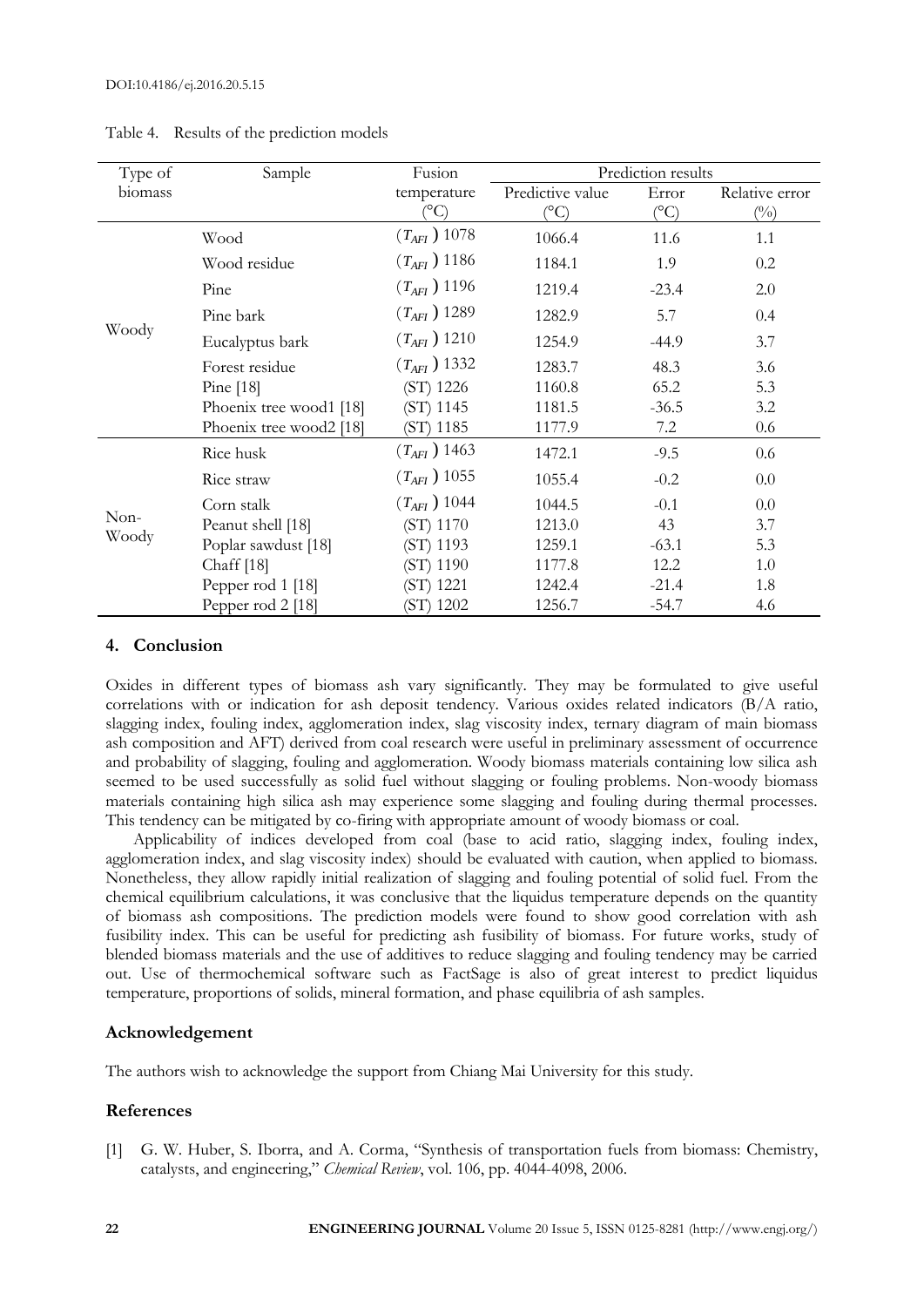- [2] M. F. Demirbas, M. Balat, and H. Balat, "Potential contribution of biomass to the sustainable energy development," *Energy Conversion & Management*, vol. 50, pp. 1746-1760, 2009.
- [3] R. Saidur, E. A. Abdelaziz, A. Demirbas, M. S. Hossain, and S. Mekhilef, "A review on biomass as a fuel for boilers," *Renewable & Sustainable Energy Reviews*, vol. 15, pp. 2262-2289, 2011.
- [4] N. Tippayawong, C. Chaichana, A. Promwungkwa, and P. Rerkkriangkrai, "Gasification of cashew nut shells for thermal application in local food processing factory," *Energy for Sustainable Development*, vol. 15, pp. 69-72, 2011.
- [5] N. Tippayawong, C. Chaichana, A. Promwungkwa, and P. Rerkkriangkrai, "Investigation of a small biomass gasifier – engine system operation and its application to water pumping in rural Thailand," *Energy Sources Part A*, vol. 35, pp. 476-486, 2013.
- [6] T. Wongsiriamnuay and N. Tippayawong, "Product gas distribution and composition from catalyzed gasification of mimosa," *International Journal of Renewable Energy Research*, vol. 2, pp. 363-368, 2012.
- [7] T. Wongsiriamnuay, N. Kunnang, and N. Tippayawong, "Effect of operating conditions on catalytic gasification of bamboo in a fluidized bed," *International Journal of Chemical Engineering*, vol. *2013,* Article ID 297941, pp. 1-9, 2013.
- [8] P. Khongkrapan, P. Thanompongchart, N. Tippayawong, and T. Kiatsiriroat, "Microwave plasma assisted pyrolysis of refuse derived fuels," *Central European Journal of Engineering,* vol. 4, pp. 72-79, 2014.
- [9] P. Sittisun, N. Tippayawong, and D. Wattanasiriwech, "Thermal degradation characteristics and kinetics of oxy combustion of corn residues," *Advances in Material Science & Engineering*, vol. 2015, Article ID 304395, pp. 1-8, 2015.
- [10] C. Jaroenkhasemmeesuk and N. Tippayawong, "Technical and economic analysis of a biomass pyrolysis plant," *Energy Procedia*, vol. 79, pp. 950-955, 2015.
- [11] F. Biedermann and I. Obernberger, "Ash-related problems during biomass combustion and possibilities for a sustainable ash utilization," Austrian Bioenergy Centre GmbH, Graz, Austria, 2005.
- [12] M. Hupa, "Ash-related issues in fluidized-bed combustion of biomasses: recent research highlights," *Energy & Fuels*, vol. *26*, pp. 4–14, 2011.
- [13] W. R. Livingston, "Biomass ash characteristics and behavior in combustion systems," *IEA Task 32 Workshop on Ash Related Issues in Biomass Combustion*, Glasgow, Scotland, 21 Sep 2006.
- [14] L. J. R. Nunes, J. C. O. Matias, and J. P. S. Catalao, "Biomass combustion systems: a review on the physical and chemical properties of the ashes," *Renewable & Sustainable Energy Reviews*, vol. 53, pp. 235-242, 2016.
- [15] P. Pintana and N. Tippayawong, "Characterization of slag from combustion of pulverized lignite with high calcium content in utility boilers," *Energy Exploration & Exploitation*, vol. 32, pp. 471-482, 2014.
- [16] S. V. Vassilev, D. Baxter, L. K. Andersen, and C. G. Vassileva, "An overview of the composition and application of biomass ash. Part 1. phase-mineral and chemical composition and classification," *Fuel*, vol. 105, pp. 40-76, 2013.
- [17] S. V. Vassilev, D. Baxter, L. K. Andersen, C. G. Vassileva, and T. J. Morgan, "An overview of the organic and inorganic phase composition of biomass," *Fuel*, vol. 94, pp. 1-33, 2012.
- [18] S. Du, H. Yang, K. Qian, X. Wang, and H. Chen, "Fusion and transformation properties of the inorganic components in biomass ash," *Fuel*, vol. 117, pp. 1281-1287, 2014.
- [19] L. Y. Yu, L. W. Wang, and P. S. Li, "Study on prediction models of biomass ash softening temperature based on ash composition," *Journal of the Energy Institute*, vol. *87*, pp. 215-219, 2014.
- [20] M. U. Degeraji, S. R. Gubba, D. B. Ingham, L. Ma, M. Pourkashanian, A. Williams, and J. Williamson, "Predicting the slagging potential of co-fired coal with seage sludge and wood biomass," *Fuel*, vol. 108, pp. 550-556, 2013.
- [21] D. Nunalapati, R. Gupta, B. Moghtaderi, and T. F. Wall, "Assessing slagging and fouling during biomass combustion: a thermodynamic approach allowing for alkali/ash reactions," *Fuel Processing Technology*, vol. 88, pp. 1044-1052, 2007.
- [22] P. Teixeira, H. Lopes, I. Gulyurtlu, N. Lopa, and P. Abelha, "Evaluation of slagging and fouling tendency during biomass co-firing with coal in a fluidized bed," *Biomass & Bioenergy*, vol. 39, pp. 192-203, 2012.
- [23] Q. H. Li, Y. G. Zhang, A. H. Meng, L. Li, and G. X. Li, "Study on ash fusion temperature using original and simulated biomass ashes," *Fuel Processing Technology*, vol. 107, pp. 107-112, 2013.
- [24] Y. Niu, Y. Zhu, H. Tan, S. Hui, Z. Jing, and W. Xu, "Investigations on biomass slagging in utility boiler: criterion numbers and slagging growth mechanicsms," *Fuel Processing Technology*, vol. 128, pp. 499-508, 2014.

**ENGINEERING JOURNAL** Volume 20 Issue 5, ISSN 0125-8281 (http://www.engj.org/) **23**